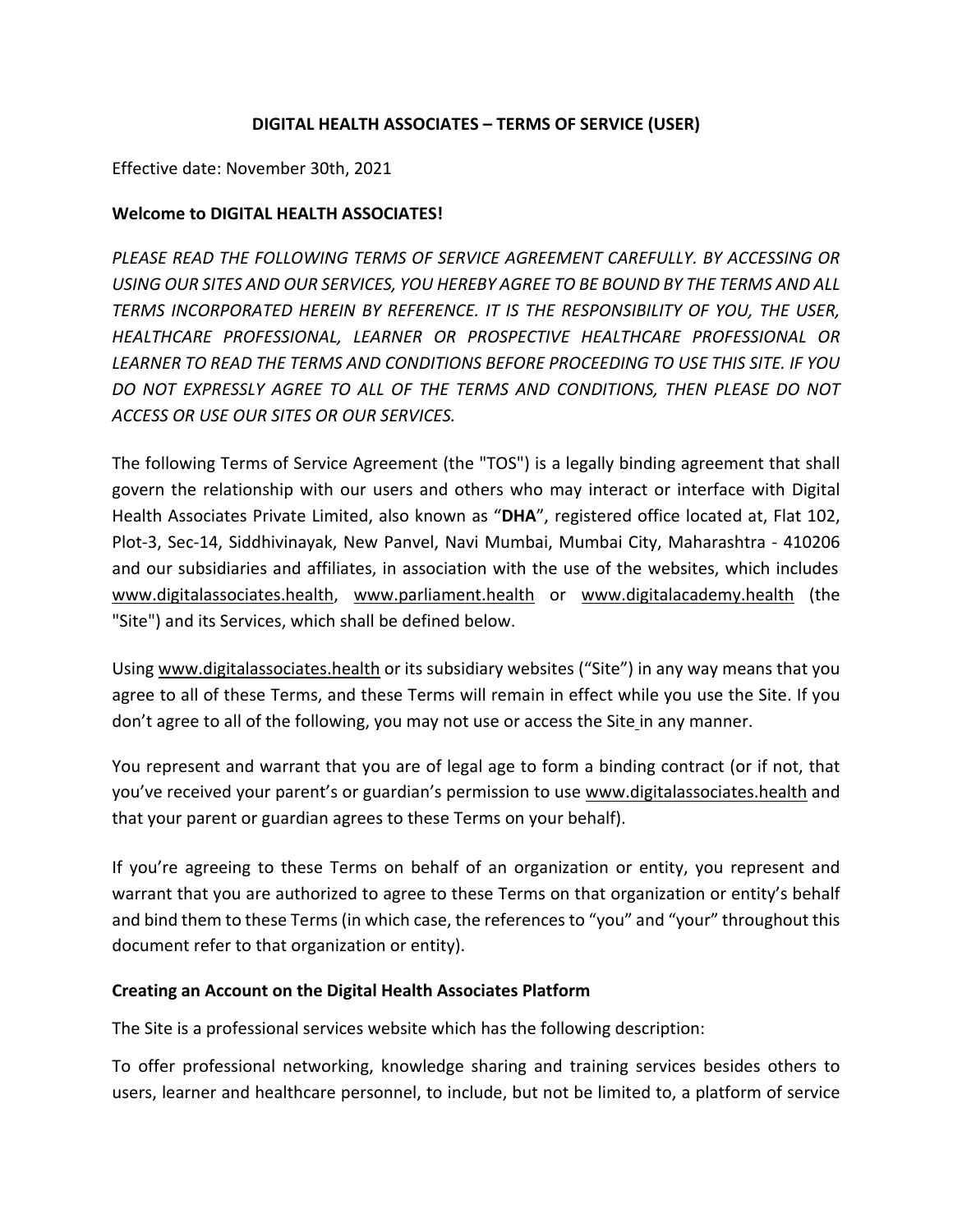providers, participants, entrepreneurs, professionals in the healthcare field for the purpose of Knowledge Sharing, Networking and Ideating Solutions for fast-tracking the adoption of Digital Health issues.

Any and all visitors to our site shall be deemed as "users" of the herein contained Services provided for the purpose of this TOS. Users shall choose the User side App and shall have access accordingly.

The user acknowledges and agrees that the Services provided and made available through our website and applications may include some mobile applications and that those applications may be made available on various social media networking sites and numerous other platforms and programs, are the sole property of DHA. At its discretion, DHA may offer additional website Services and/or products, or update, modify or revise any current content and Services, and this Agreement shall apply to any and all additional Services and/or products and any and all updated, modified or revised Services unless otherwise stipulated. DHA does hereby reserve the right to cancel and cease offering any of the aforementioned Services and/or products. You, as the end user, acknowledge, accept and agree that DHA shall not be held liable for any such updates, modifications, revisions, suspensions or discontinuance of any of our Services and/or products. Your continued use of the Services provided, after such posting of any updates, changes, and/or modifications shall constitute your acceptance of such updates, changes and/or modifications, and as such, frequent review of this Agreement and any and all applicable terms and policies should be made by you to ensure you are aware of all terms and policies currently in effect. Should you not agree to the updated, revised or modified terms, you must stop using the provided Services forthwith.

Furthermore, the user understands, acknowledges and agrees that the Services offered shall be provided "AS IS" and as such DHA shall not assume any responsibility or obligation for the timeliness, missed delivery, deletion and/or any failure to store user content, communication or personalization settings.

You may be required to sign up for an account and select a password. You promise to provide us with accurate, complete, and up-to-date registration information about yourself. The information you will provide shall include but not be limited to i. Name; ii. Phone Number; iii. Email id; iv. Address.

You agree that you will only use www.digitalassociates.health for your own personal or organizational use, and not on behalf of or for the benefit of any third party. You may not transfer your account to anyone else without our prior written permission.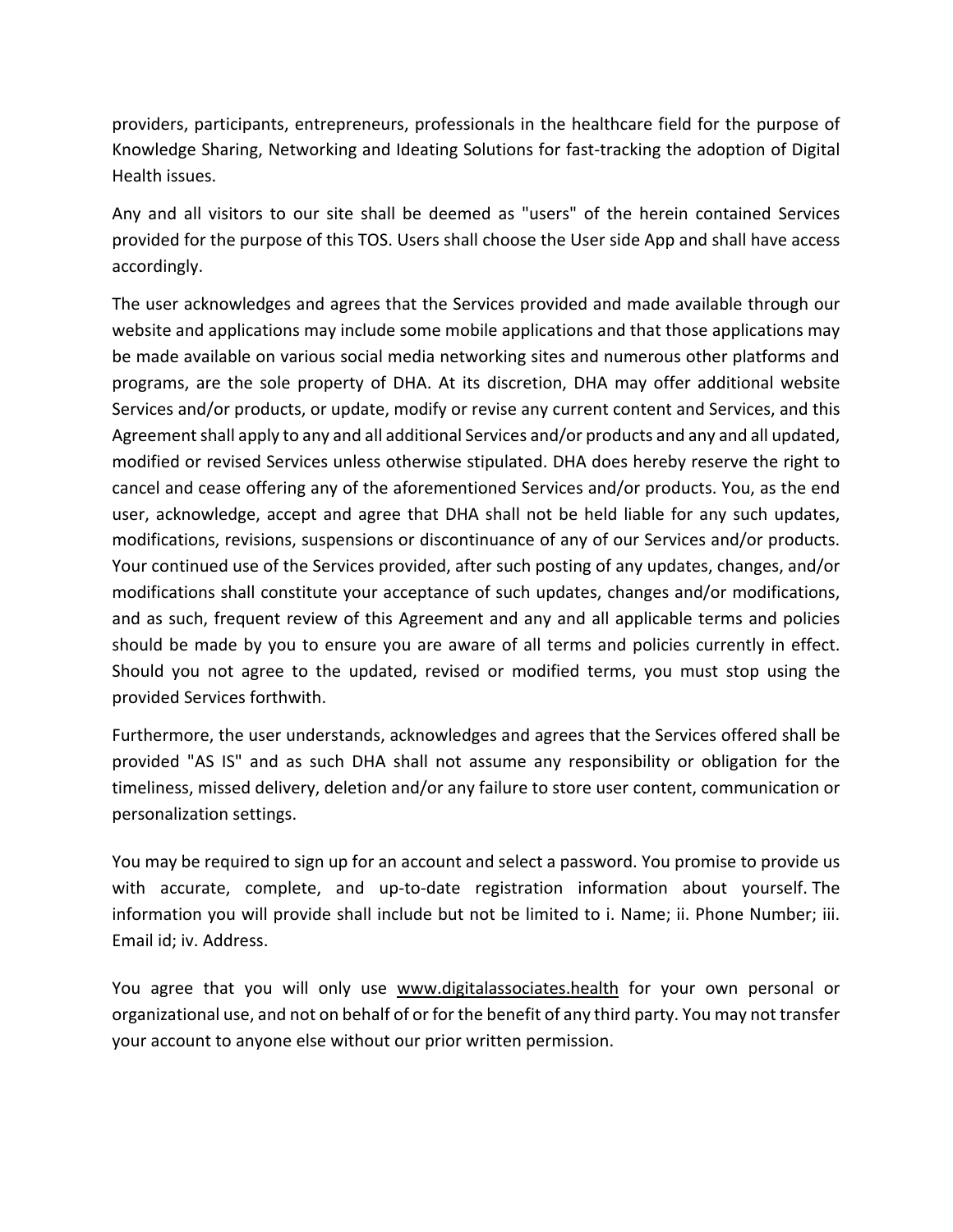You may not select as your www.digitalassociates.health account name a name that you don't have the right to use, or another person's name with the intent to impersonate that person. DHA reserves the right to refuse registration of or cancel a www.digitalassociates.health account name at its discretion. By registering on these terms, you provide the DHA the consent to share your information on our website, without your address/ phone number/ email addresses.

#### **Navigating on** www.digitalassociates.health

You may choose to simply browse through the website or register at the very outset. Remember that your access to the services becomes available only on registering. After successfully registering, you, the user, may choose to stay on the DHA Home Page or explore its other verticals, Health Parliament, Digital Health Academy or Global Digital Health Summit amongst others. One may even choose to visit the Health Parliament or Digital Health Academy websites directly.

To choose the Health Parliament vertical, you will need to click on the relevant thumbnail. The Health Parliament follows a **Fellowship-based proprietary leadership model.** Access to the various products and services, ability to participate and privileges would depend on the kind of subscription you choose. For instance, a Professional Member, may participate in up to three Professional Discussion Forums while a Professional Plus Membership entitles one to participate in all the PDFs. You will need to respond to a set of questions as part of the approval process. On approval of your request for a subscription, you may choose Professional Membership; or Professional Plus Membership. Your membership, renewable annually, is complete on the completion of the payment for the chosen type of membership. Once you are a member, if you would like to become a fellow, you may select a type of fellowship from Student Health Fellow; or Health Parliament Fellow. Remember, approval of your request for Fellowship is based on your responses to questions asked, your eligibility and availability of the Fellowship and the process is completed on completion of the relevant payment. Digital Health Associates is constantly exploring ways to improve the services it offers you and one such is to carefully select and invite leaders in the healthcare domain like Change Makers and those in the Leadership Council. Change Makers will guide/mentor the fellows at Health Parliament.

The discussions/ideas/projects are the sole proprietary of Health Parliament, and none of them may be copied/ shared or placed on other platforms. The members and fellows are not permitted to share anything regarding contents of the Health Parliament platform outside the platform.

To choose the Digital Health Academy vertical, you will need to click on the relevant thumbnail. The Digital Health Academy offers you a Certified Digital Health Professional course or a number of different programs, and is uniquely partnering with the leading tech companies and industry associations to provide people with application-oriented learning with regard to the latest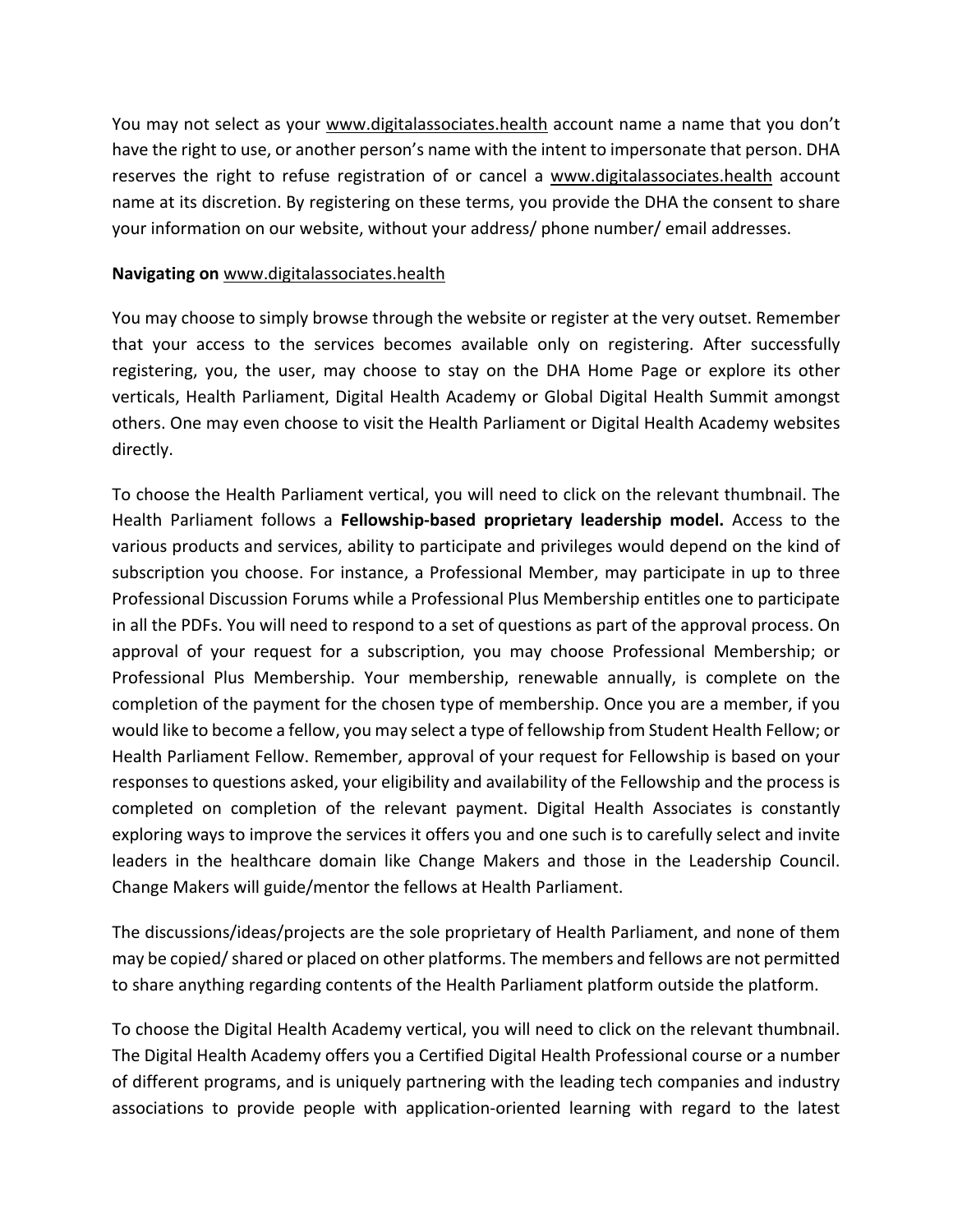products & solutions, and their deployment in day-to-day practice. Certified Digital Health Professional course has three levels Basic, Advanced and Professional. You may choose to purchase a course/ program either while on the DHA Site or the Digital Health Academy website. Once your payment is complete, you shall receive your login credentials. You may then access the course and its entire content.

The courses and programs are the sole proprietary of Digital Health Academy, and none of them may be copied/ shared or placed on other platforms. The users, learners and faculty are not permitted to share anything regarding contents of the Digital Health Academy platform outside the platform.

You may also choose to browse the Global Digital Health Summit page**,** an annual forum for Knowledge Sharing, Networking and Ideating Solutions for fast-tracking the adoption of Digital Health. Its object is to Empower, Impact and Improve Healthcare.

You shall receive a GST bill (based on the applicability) for the services provided and may choose to make the payments through UPI, Debit, Credit cards or Net banking from within the user account on DHA platform, in advance or anytime before the start of service in the www.digitalassociates.health account.

Anything posted, uploaded, shared, stored, or otherwise provided through www.digitalassociates.health is referred to as a "Post" in these Terms. There are a few rules that apply to all Posts.

Limited License to Us: You hereby grant DHA a license to translate, modify, reproduce, and otherwise act with respect to your Posts to enable us to provide, improve, and notify you about new features within www.digitalassociates.health. You understand and agree that we may need to make changes to your Posts to conform and adapt those Posts to the technical requirements of networks, devices, services, or media, and this license includes the rights to do so.

If you share a Post with other users on www.digitalassociates.health, then you grant us the license as mentioned in the paragraph above, as well as a license to display, perform, and distribute your Post. Also, you grant all other users of www.digitalassociates.health a license to access the Post, and to use and exercise all rights in it, as permitted by the functionality of www.digitalassociates.health. We reserve the right to remove any content from www.digitalassociates.health at any time, for any reason (including, but not limited to, if someone alleges you contributed that content in violation of these Terms), in our sole discretion, and without notice.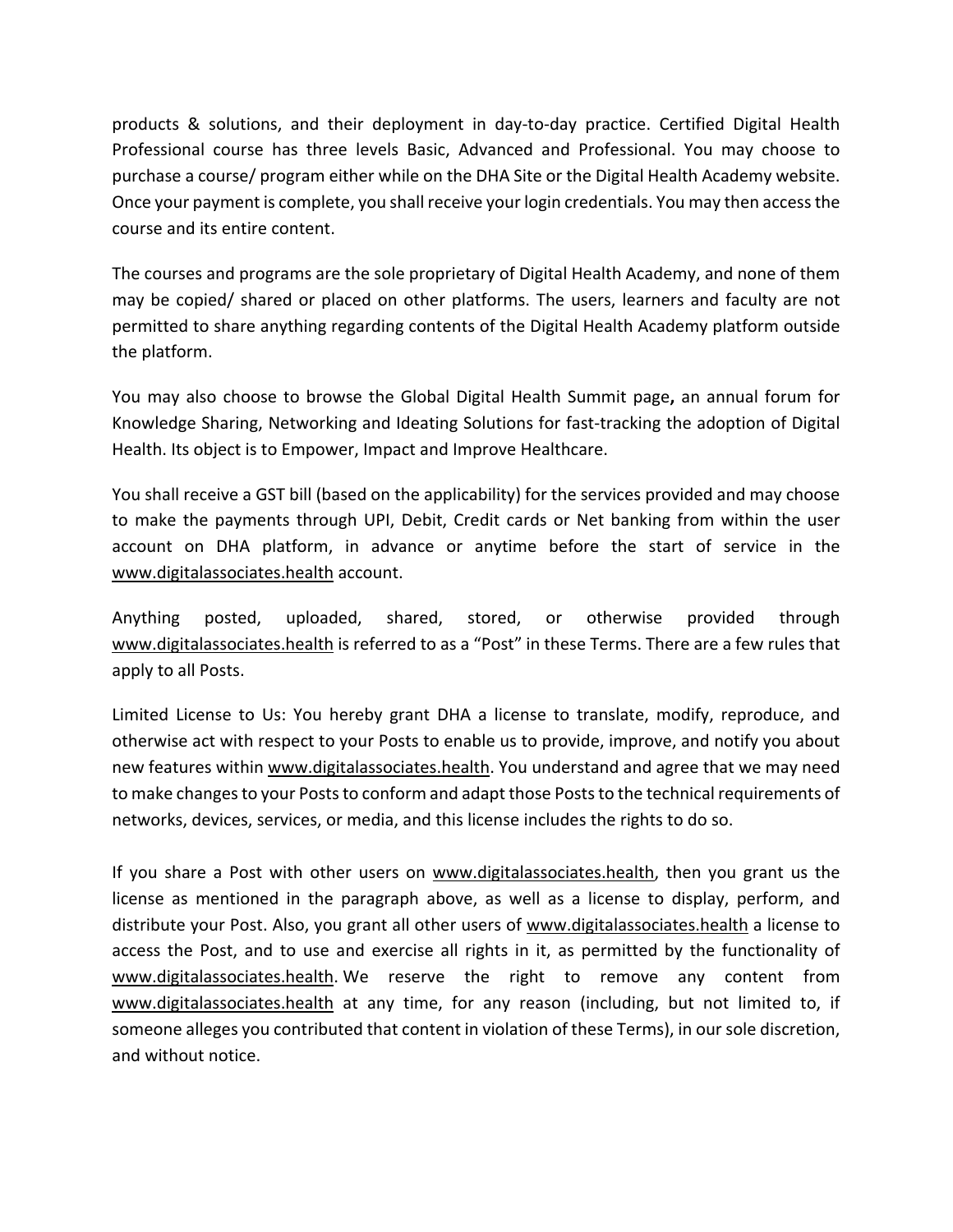Term of License: You agree that the licenses you grant are royalty-free, perpetual, irrevocable, and worldwide. This is a license only – your ownership in Posts is not affected.

# **Intellectual Property and Reporting Infringement**

We respect others' intellectual property rights, and we reserve the right to delete or disable content alleged to be infringing, and to terminate the accounts of repeat alleged infringers. You promise to abide by copyright notices, trademark rules, information, and other restrictions you may receive from us or that are posted on www.digitalassociates.health.

You understand that we own www.digitalassociates.health. These Terms don't grant you any right, title or interest in DHA, Health Parliament, Digital Health Academy, Global Digital Health Summit or www.digitalassociates.health, or our trademarks, logos, and other intellectual property.

## **Acceptable Use Policy**

You are responsible for all your activity in connection with www.digitalassociates.health! Due to the global nature of the internet, through the use of our network, you hereby agree to comply with all local rules relating to online conduct and that which is considered acceptable Content. Make sure that you use www.digitalassociates.health in a manner that complies with the law. If your use of www.digitalassociates.health is prohibited by applicable laws, then you aren't authorized to use www.digitalassociates.health. We can't and won't be responsible for you using www.digitalassociates.health in a way that breaks the law.

You also agree that you will not contribute any Post or otherwise use www.digitalassociates.health in a manner that:

- Is fraudulent or threatening;
- Jeopardizes the security of your www.digitalassociates.health account or anyone else's (such as allowing someone else to log into www.digitalassociates.health as you, or sharing your account or password with someone);
- Attempts, in any manner, to obtain the password, account, or other security information of any other user;
- Violates the security of any computer network, or cracks any passwords or security encryption codes;
- Runs any form of auto-responder or "spam" on www.digitalassociates.health, or any processes that run or are activated while you are not logged into www.digitalassociates.health, or that otherwise interferes with the proper working of www.digitalassociates.health (including placing an unreasonable load on www.digitalassociates.health infrastructure);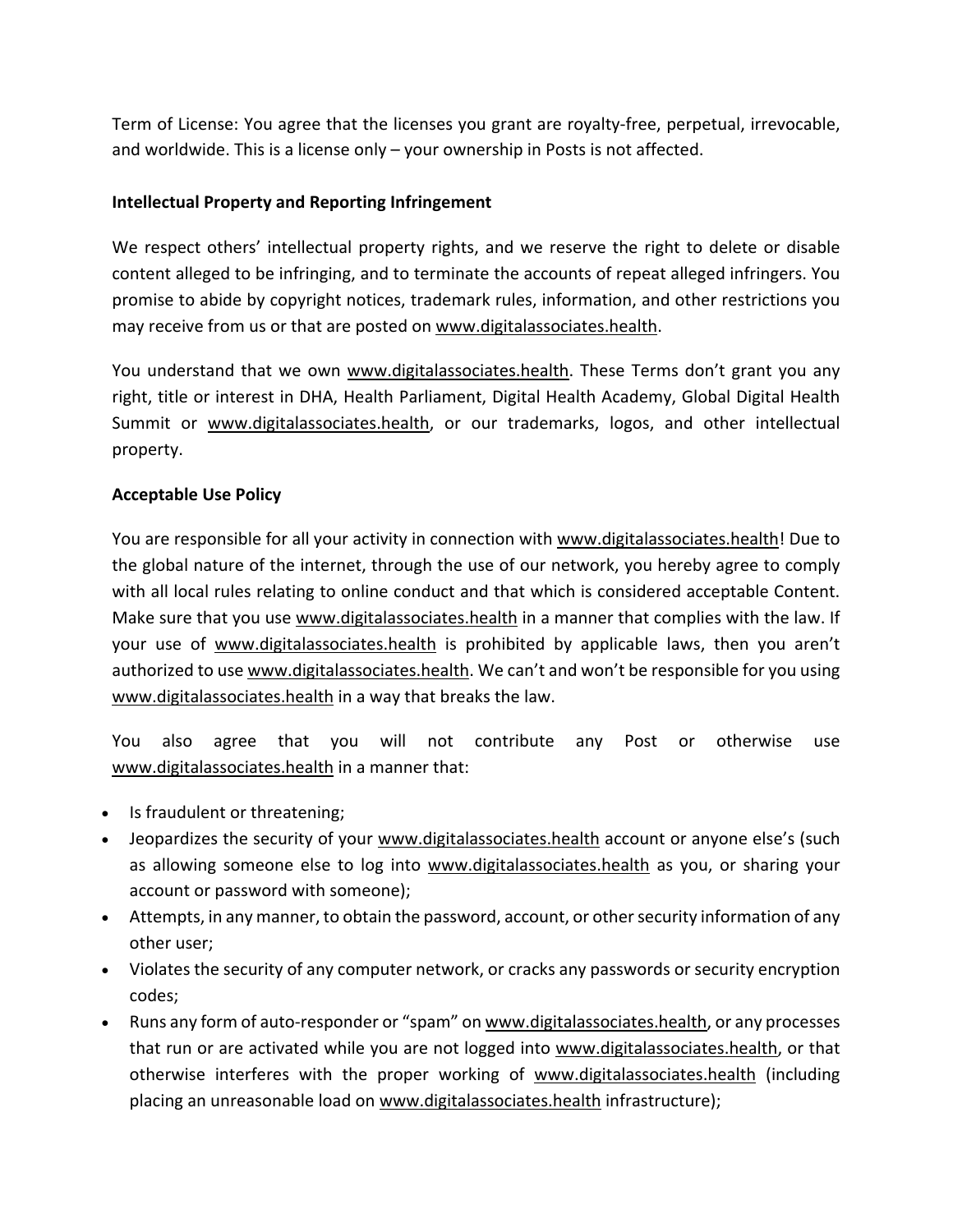- "Crawls," "scrapes," or "spiders" any page, data, or portion of www.digitalassociates.health (through use of manual or automated means);
- Copies or stores any significant portion of the content on www.digitalassociates.health;
- Decompiles, reverse engineers, or otherwise attempts to obtain the source code or underlying ideas or information of or relating to www.digitalassociates.health.
- Replicates, duplicates, copies, trades, sells, resells nor exploits for any commercial reason any part, use of, or access to www.digitalassociates.health sites.

## **Other Users and Third-Parties**

Posts posted to www.digitalassociates.health are the sole responsibility of the person or organization from whom such content originated. You access all such content at your own risk. We aren't liable for any errors or omissions in any Post and you hereby release us from any damages or loss you might suffer in connection with a Post.

Other Users on www.digitalassociates.health: Your interactions with organizations and individuals found on or through www.digitalassociates.health, and any other terms, conditions, warranties or representations associated with such dealings, are solely between you and such organizations and individuals. You agree that www.digitalassociates.health shall not be responsible or liable for any loss or damage of any sort incurred as the result of any such dealings. We can't guarantee the identity of any Users with access to www.digitalassociates.health and we are not responsible for which Users gain access to our products and services.

Third-Party Content: www.digitalassociates.health may contain links or connections to third party websites or services that are not owned or controlled by us. DHA has no control over, and assumes no responsibility for, the content, accuracy, privacy policies, or practices of or opinions expressed in any third-party websites. You release and hold us harmless from any and all liability arising from your use of any third-party website or service.

In the event that you have a dispute with one or more other users of www.digitalassociates.health or with a third party, you release us, our officers, employees, agents, and successors from claims, demands, and damages of every kind or nature, known or unknown, suspected or unsuspected, disclosed or undisclosed, arising out of or in any way related to such disputes and/or DHA.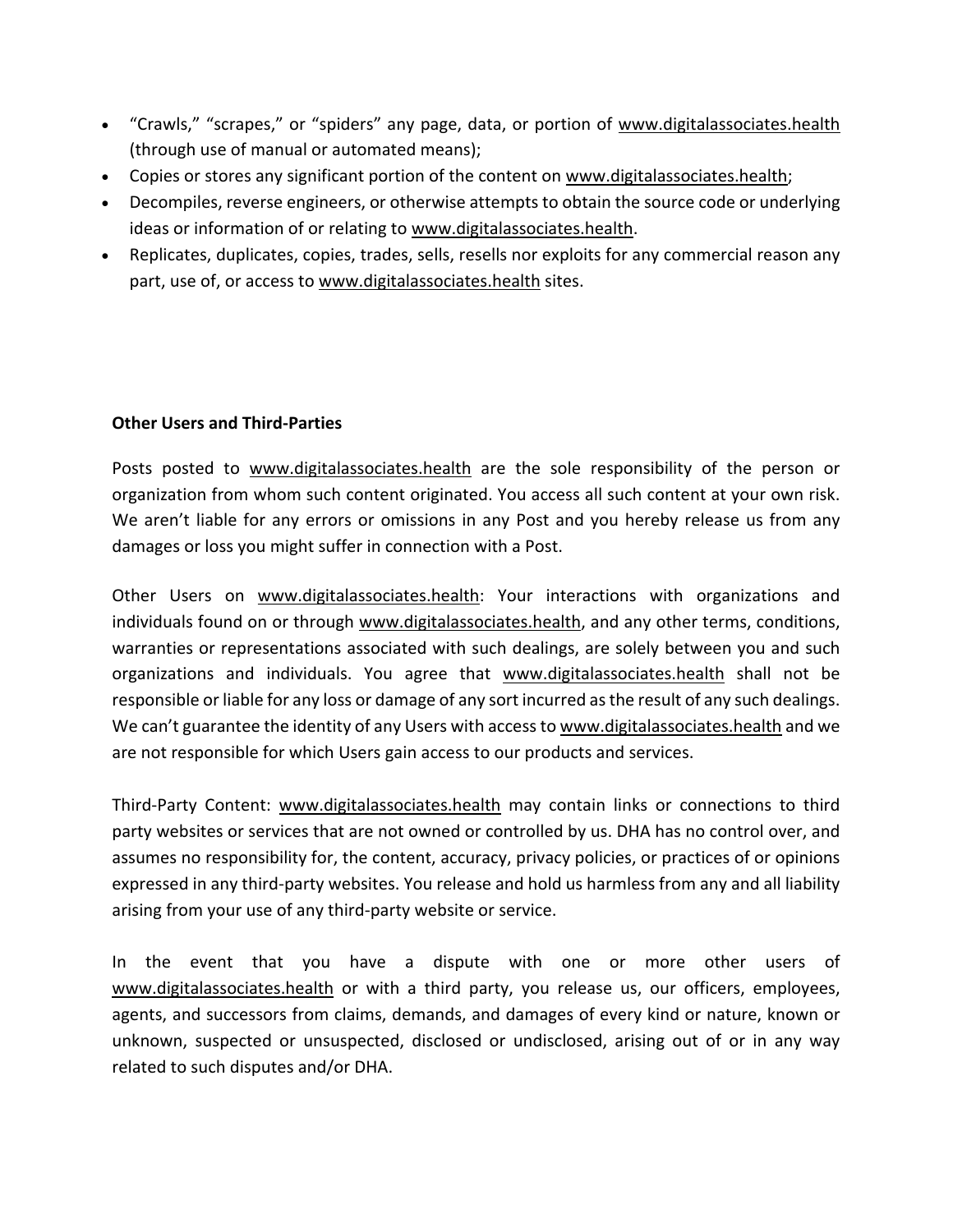#### **Indemnity**

All users herein agree to insure and hold DHA, our subsidiaries, affiliates, agents, employees, officers, partners and/or licensors blameless or not liable for any claim or demand, which may include, but is not limited to, reasonable attorney fees made by any third party which may arise from any content a user of our site may submit, post, modify, transmit or otherwise make available through our Services, the use of Services or your connection with these Services, your violations of the Terms of Service and/or your violation of any such rights of another person.

#### **Terminating Your Account**

Failure to follow any of these Terms shall constitute a breach of these Terms, which may result in immediate termination of your account. DHA has the sole right to decide whether you are in violation of any of the restrictions set forth in these Terms.

DHA is free to terminate (or suspend access to) your use of www.digitalassociates.health or your account, for any reason at our discretion. We will try to provide advance notice to you prior to our terminating your account, but we may not do so if we determine it would be impractical, illegal, not in the interest of someone's safety or security, or otherwise harmful to the rights or property of DHA.

DHA is free to terminate (or suspend access for 90 days to) your use of www.digitalassociates.health, or your account, on detection of fraud or a single account with a single system being used to request services for multiple systems.

DHA follows the data hygiene and security measures to ensure data privacy and safety. We will keep evaluating its risk mitigation strategy from time to time to keep updated with the best industry practices for safe guarding the data and the Intellectual Property.

DHA also allows you to delete (or suspend access for 90 days to) your account at any time. When you delete your account, any Posts associated with that account will also be deleted. However, any Post that you have made public may remain available. When you suspend access to your account, you may reactivate your account within 90 days of suspending your account. If the account has not been reactivated within 90 days after suspension, you will receive intimation and after intimation the account will be permanently deleted.

You understand and agree that it may not be possible to completely delete your content from www.digitalassociates.health records or backups, and that your Posts may remain viewable elsewhere to the extent that they were copied or stored by other users. Please refer to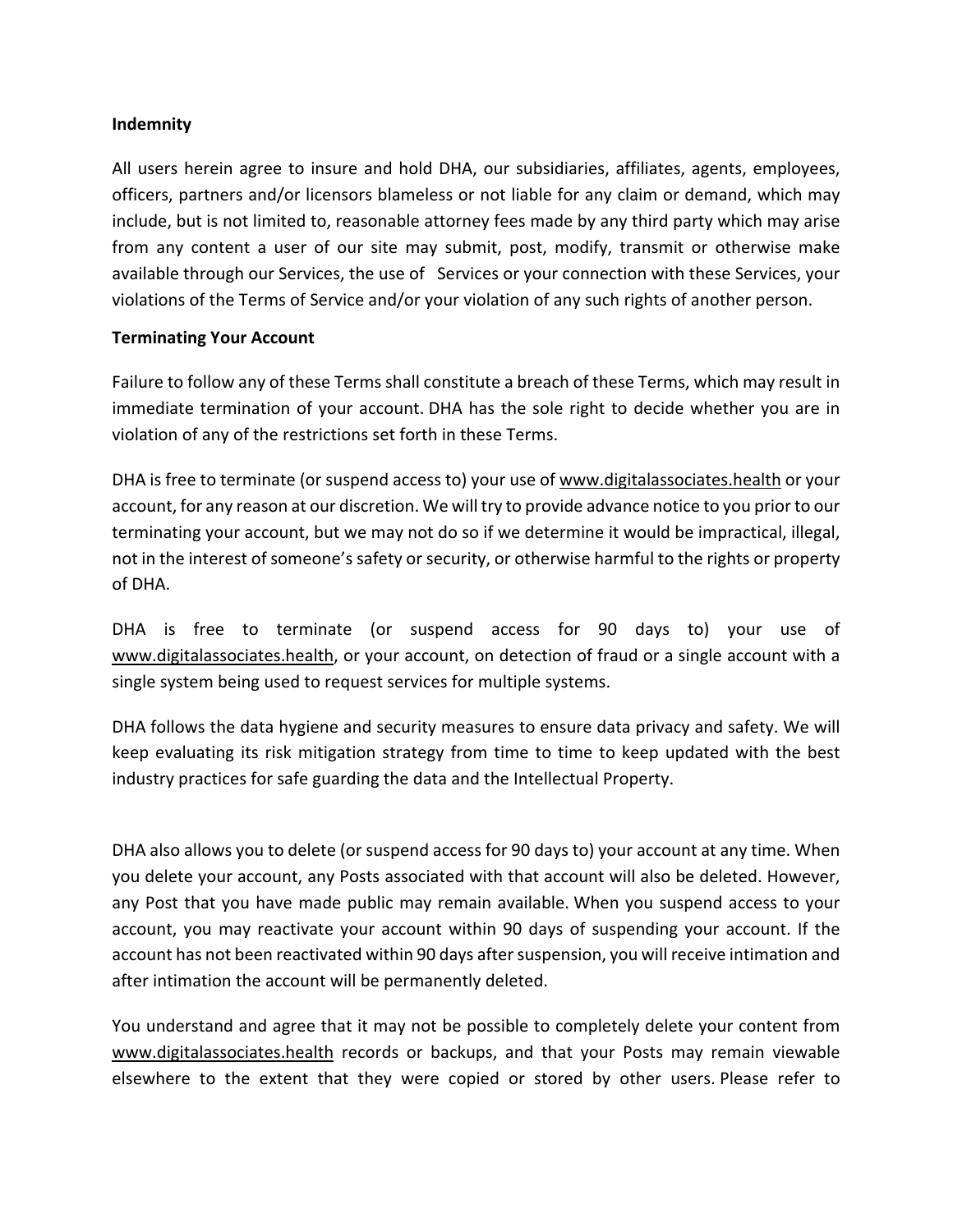our Privacy Policy to understand how we treat information you provide to us after you have stopped using www.digitalassociates.health.

You agree that some of the obligations in these Terms will be in force even after you terminate your account. All of the following terms will survive termination: any obligation you have to pay us or indemnify us, any limitations on our liability, any terms regarding ownership or intellectual property rights, terms regarding disputes between us, and any other terms that, by their nature, should survive termination of these Terms.

If you have deleted your account by mistake, contact us immediately at contact@digitalassociates.health – we will try to help, but unfortunately, we can't promise that we can recover or restore anything.

#### **Privacy on DHA**

DHA takes your privacy very seriously. For the current DHA Privacy Policy, please click here.

Every registered User's registration data and various other personal information are strictly protected by the DHA's Privacy Policy. As a registered User, you herein consent to the collection and use of the information provided, including the transfer of information within India and/or other countries for storage, processing or use by DHA and/or our subsidiaries and affiliates.

#### **Proprietary Rights**

You do hereby acknowledge and agree that DHA's Services and any essential software that may be used in connection with our Services ("Software") shall contain proprietary and confidential material that is protected by applicable intellectual property rights and other laws. Furthermore, you herein acknowledge and agree that any Content which may be contained in any advertisements or information presented by and through our Services or by advertisers is protected by copyrights, trademarks, patents or other proprietary rights and laws. Therefore, except for that which is expressly permitted by applicable law or as authorized by DHA or such applicable licensor, you agree not to alter, modify, lease, rent, loan, sell, distribute, transmit, broadcast, publicly perform and/or created any plagiaristic works which are based on DHA Services (e.g. Content or Software), in whole or part.

DHA herein has granted you personal, non-transferable and non-exclusive rights and/or license to make use of our Software on a single system, as long as you do not, and shall not, allow any third party to duplicate, alter, modify, create or plagiarize work from, reverse engineer, reverse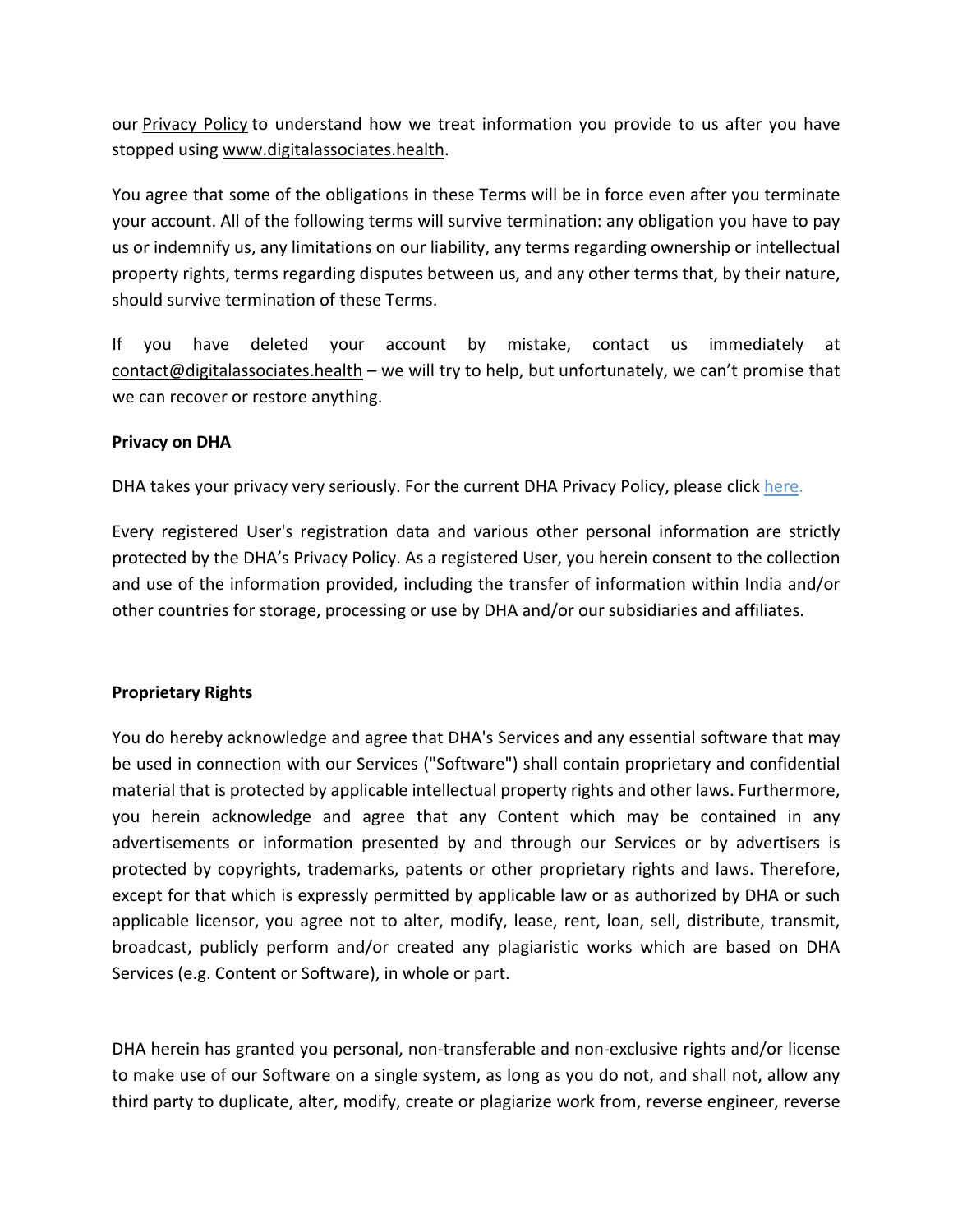assemble or otherwise make an attempt to locate or discern any source code, sell, assign, sublicense, grant a security interest in and/or otherwise transfer any such right in the Software. Furthermore, you do herein agree not to alter or change the Software in any manner, nature or form, and as such, not to use any modified versions of the Software, including and without limitation, for the purpose of obtaining unauthorized access to our Services. Lastly, you also agree not to access or attempt to access our Services through any means other than through the interface which is provided by DHA for use in accessing our Services.

You herein acknowledge, understand and agree that all of the DHA trademarks, copyright, trade name, service marks, and other DHA logos and any brand features, and/or product and service names are trademarks and as such, are and shall remain the property of DHA. You herein agree not to display and/or use in any manner the DHA logo or marks without obtaining DHA's prior written consent.

### **Changes to the Terms**

We are constantly trying to improve our products and services, so these Terms may need to change along with DHA. We reserve the right to change the Terms at any time, but if we do, we will bring it to your attention by placing a notice on the website, by sending you an email, and/or by some other means.

If you don't agree with the new Terms, you are free to reject them; unfortunately, that means you will no longer be able to use DHA. If you use DHA in any way after a change to the Terms is effective and notice has been provided, that means you agree to all of the changes.

Except for changes by us as described here, no other amendment or modification of these Terms will be effective unless in writing and signed by both you and us.

#### **No Warranties**

www.digitalassociates.health is provided to you on an "as-is" basis. This means we provide it to you without any express or implied warranties of any kind. That includes any implied warranties of merchantability, fitness for a particular purpose, non-infringement, or any warranty that the use of www.digitalassociates.health will be uninterrupted or error-free.

Any information or material downloaded or otherwise obtained by way of DHA services or software shall be accessed at your sole discretion and sole risk, and as such you shall be solely responsible for and hereby waive any and all claims and causes of action with respect to any damage to your computer and/or internet access, downloading and/or displaying, or for any loss of data that could result from the download of any such information or material.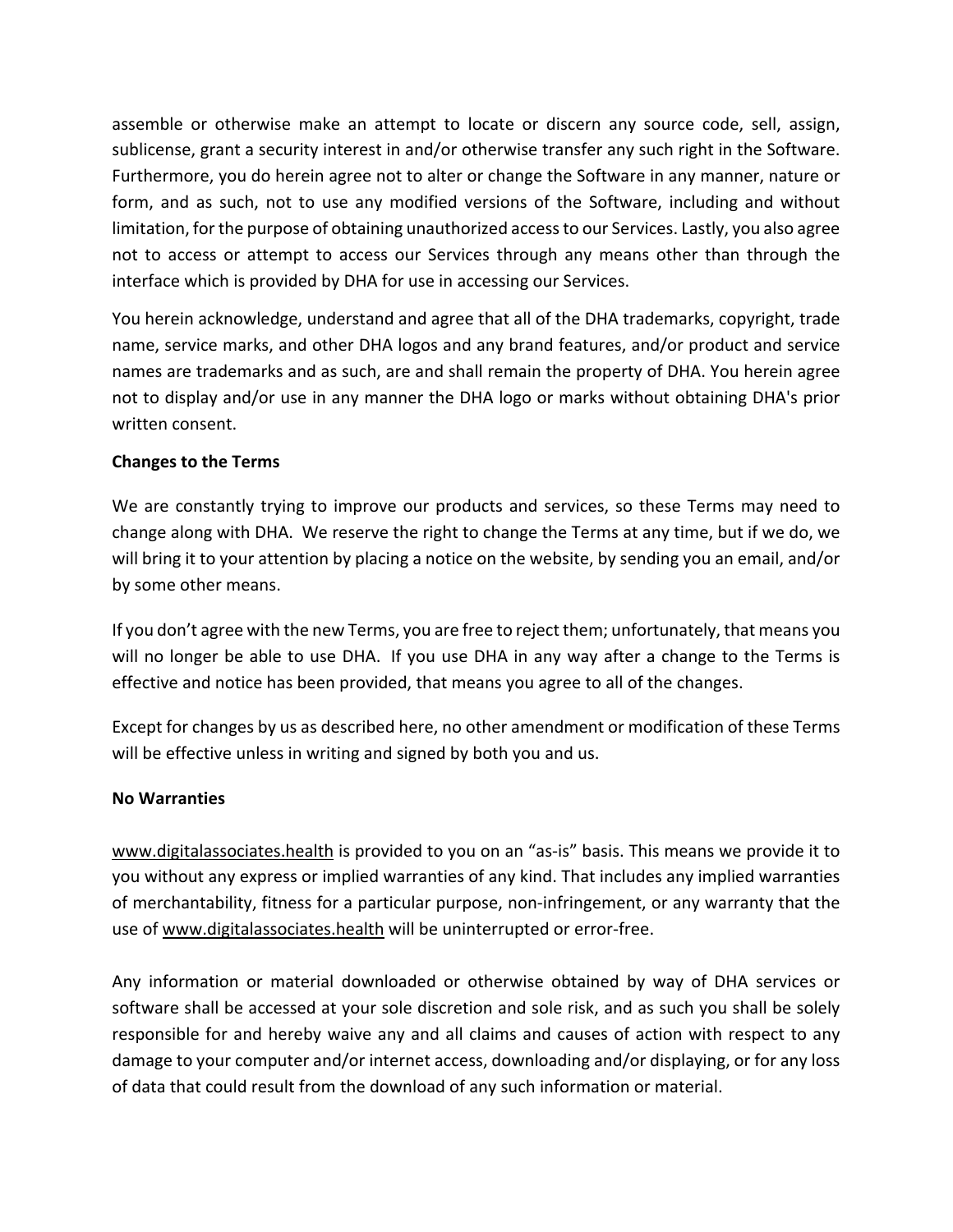Products purchased or offered through DHA, and Services are provided without any warranty of any kind from DHA.

### **Disclaimers / Refund**

There is no refund on the subscription or Fellowship purchased with regards to the Health Parliament. However, you may cancel your subscription at the Digital Health Academy, once the payment is made, up to 30 days after making the payment.

Your refund on account of cancellation, if any, as per the company's policies, will be paid back to you through the payment method through which payment was made within 15 business days.

#### **Limitation of Liability**

To the fullest extent allowed by applicable law, under no circumstances and under no legal theory shall DHA, its licensors, or its suppliers be liable to you or to any other person for:

- 1. Any indirect, special, incidental, or consequential damages of any kind, or
- 2. Any amount, in the aggregate, in excess of the greater of INR 1,000 or
- 3. The amounts paid and/or payable by you to us in connection with DHA in the twelvemonth period preceding the applicable claim after deducting the payments for the services utilized.

#### **Assignment**

You may not assign, delegate or transfer these Terms or your rights or obligations hereunder, or your www.digitalassociates.health account, in any way (by operation of law or otherwise) without our prior written consent. We may transfer, assign, or delegate these Terms and our rights and obligations without consent.

#### **Choice of Law**

These Terms are governed by and will be construed under applicable laws of India, without regard to the conflicts of law provisions thereof.

#### **Dispute Resolution and Arbitration**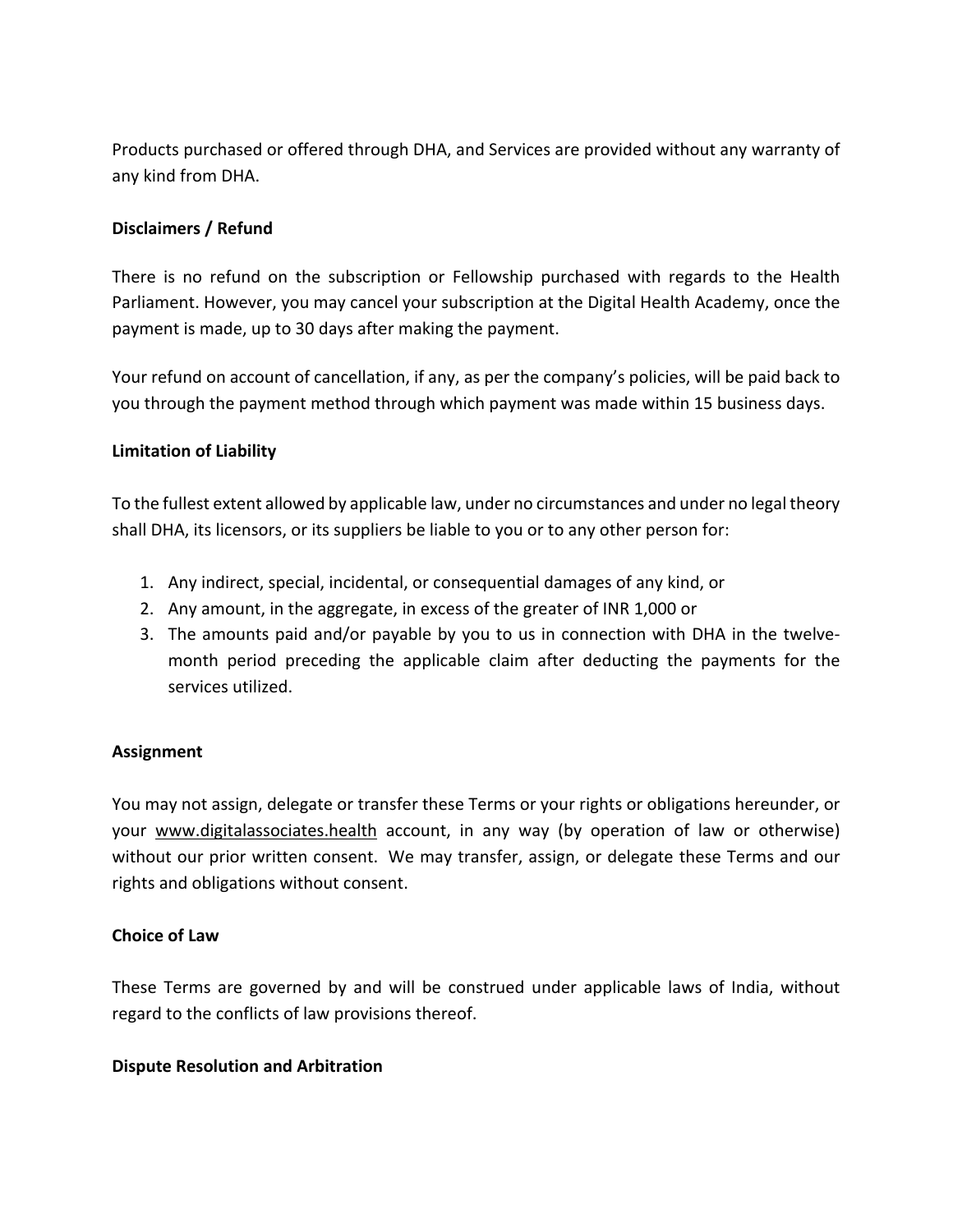Any dispute arising from or relating to the subject matter of these Terms shall be resolved through following methods:

- 1. An escalation that will be addressed by company representative
- 2. Executive escalation that will be addressed by a senior executive of company

3. Consumer court at customer discretion within jurisdiction of Mumbai, Maharashtra Any dispute that remains unresolved through the above mechanism shall be finally settled by arbitration in Mumbai, Maharashtra, India, in accordance with the Indian Arbitration and Conciliation Act, 1996. For all purposes of these Terms, you consent to exclusive jurisdiction of the courts in Mumbai, Maharashtra, India.

#### **No Third-Party Beneficiaries**

As a user, you agree there are no third-party beneficiaries intended under these Terms.

#### **No Joint Venture**

You hereby acknowledge and agree that you are not an employee, agent, partner, or joint venture of DHA Pvt. Ltd., and you do not have any authority of any kind to bind us in any respect whatsoever.

#### **Waiver**

The failure of either you or us to exercise, in any way, any right herein shall not be deemed a waiver of any further rights hereunder.

#### **Severability**

If any provision of these Terms is found to be unenforceable or invalid, that provision will be limited or eliminated, to the minimum extent necessary, so that these Terms shall otherwise remain in full force and effect and enforceable.

#### **Entire Agreement**

You agree that these Terms are the complete and exclusive statement of the mutual understanding between you and us, and that it supersedes and cancels all previous written and oral agreements, communications and other understandings relating to the subject matter of these Terms.